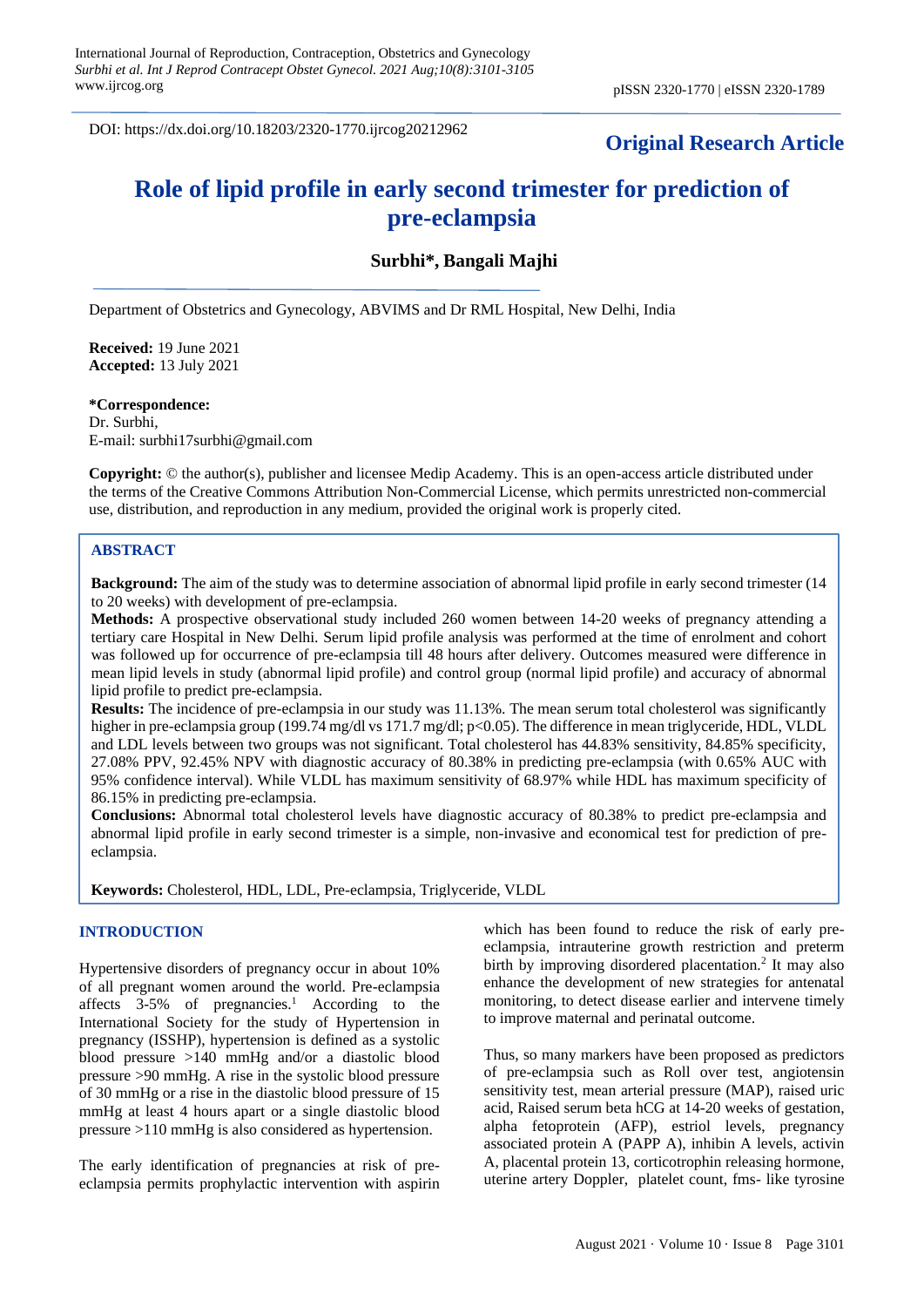kinase receptor-1 (sFlt-1), endoglin plasminogen activator inhibitor (PAI), neurokinin B, p-selectin, decreased levels of pro-angiogenic factors that includes vascular endothelial growth factors (VEGF), placental growth factor (PLGF), endothelial adhesion molecules, C-reactive proteins.4-11 Lipid profile as a predictor of preeclampsia is attributed to the metabolic alterations and risk factors which are similar in pre-eclampsia and arthrosclerosis and this might suggest a common pathophysiology. Physiological hyperlipidaemia of pregnancy increases by two-fold in preeclampsia. Abnormal lipoproteins levels are responsible for damage to endothelium that leads to high blood pressure, and proteinuria; which are important signs of preeclampsia. Association of serum lipids with pre-eclampsia was highly suggestive of a role for lipid profile analysis as a diagnostic tool. Therefore, detection of dyslipidaemia in early pregnancy could be used as a diagnostic tool in early prediction of pre-eclampsia, decreasing the lag time and preventing the maternal and neonatal morbidity and mortality.

The aim of the study was to evaluate the association of abnormal lipid profile in early second trimester (14 to 20 weeks) with development of pre-eclampsia and its prevalence in low-risk pregnancy.

#### **METHODS**

A prospective observational study was conducted on 260 pregnant women, in the department of obstetrics and gynaecology of ABVIMS and Dr. RML Hospital, a tertiary care teaching hospital in New Delhi, India over a period of one year and was approved by institutional ethics committee. Inclusion criteria included gestational age at 14 to 20 weeks irrespective of their parity and age between 18 to 35 years. Exclusion criteria included patients with diabetes mellitus, chronic hypertension or any other cardiovascular disease, smoker, history of renal disease, liver disease or other history of prior medical illness, thyroid disorder, multiple gestation and BMI  $>25$  kg/m<sup>2</sup>.

At enrolment, 14 to 20 weeks two groups were made based on lipid profile abnormalities i.e.; normal lipid levels (group X) and abnormal lipid levels (group Y) (even a single deranged lipid level was considered as abnormal lipid profile).

They were followed up till 48 hours after delivery and 4 subgroups were made in postpartum (at the end of study). After correlation of group  $X$  and  $Y$ , on the basis of normal and abnormal lipid profile with development of preeclampsia, the results were divided into 4 subgroups (group a, b, c, d) as follows- (a) group a: pre-eclampsia normal lipid profile; (b) group b: normotensive normal lipid profile; (c) group c: normotensive abnormal lipid profile; and (d) group d: pre-eclampsia abnormal lipid profile.

The normal values of lipid profile considered in the study were: total cholesterol- 176-299 mg/dl, high-density lipoprotein (HDL)- 52-87 mg/dl, low-density lipoprotein (LDL)- 77-184 mg/dl, very low-density lipoproteins (VLDL)- 13-23 mg/dl, triglyceride- 75-382 mg/dl.<sup>12</sup>

Pre-eclampsia defined as hypertension after 20 weeks of gestation with new onset proteinuria Or in the absence of proteinuria, new-onset hypertension with the new onset of any of the following: (a) thrombocytopenia: platelet count less than 1 lakh; (b) renal insufficiency: serum creatinine concentrations greater than 1.1 mg/dl or a doubling of the serum creatinine concentration in the absence of other renal disease; (c) impaired liver function: elevated blood concentrations of liver transaminases to twice normal concentration; (d) pulmonary edema; (e) new-onset headache unresponsive to medication and not accounted for by alternative diagnoses or visual symptoms.

All the subjects were normotensive at the time of enrolment and followed up till 48 hours after delivery for the development of pre-eclampsia.



Group a: pre-eclampsia normal lipid profile; group b: normotensive normal lipid profile; group c: normotensive abnormal lipid profile; group d: pre-eclampsia abnormal lipid profile. Pre-eclampsia study group: a+d (normal and abnormal lipid profile pre-eclampsia study groups), control group: b+c (normal and abnormal lipid profile normotensive groups). All women underwent routine clinical evaluation, management and were followed up till 48 hours after delivery and relevant data entered in predefined structured proforma.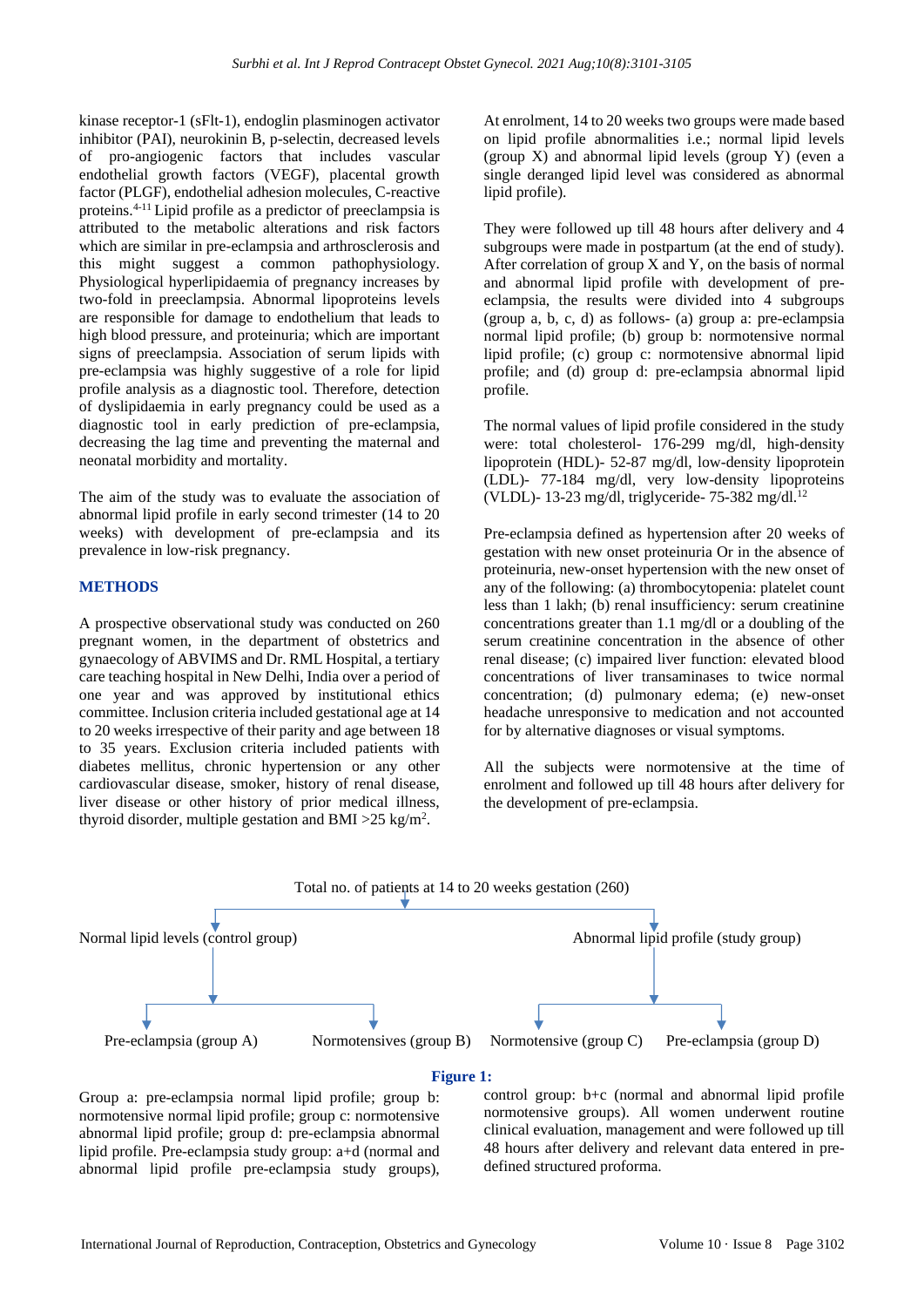The data was entered in MS excel spreadsheet and statistical analysis was done using Statistical Package for Social Sciences (SPSS) version 21.0.

## **RESULTS**

Total 260 women participated in study after applying inclusion and exclusion criteria and were followed up till 48 hours after delivery and there were no lost to follow up.

The overall incidence of preeclampsia in the study was 11.15% (N=29). Lipid profile was found to be normal (group X) in 50 patients  $(23.8\%)$  and abnormal (group Y) in 210 patients (80.7%). The incidence of preeclampsia in study group 13.33% (28/210) and control group was 2%  $(1/50)$ .

Baseline characteristics data is shown in Table 1.

#### **Table 1: Distribution of baseline characteristics.**

| <b>Baseline characteristics</b>                 | Mean±SD (range)            |
|-------------------------------------------------|----------------------------|
| $Age \pm at$ enrolment (years)                  | $27.52 \pm 3.7$ (19-35)    |
| Gestational age at blood<br>sampling (weeks)    | $16.97 \pm 1.57$ (14-20)   |
| Systolic blood pressure at<br>enrolment (mmHg)  | $110.92 \pm 8.97$ (90-130) |
| Diastolic blood pressure at<br>enrolment (mmHg) | $73.75 \pm 7.16(60-90)$    |
| Gestational age at birth<br>(weeks)             | $38.1 \pm 1.56$ (27.80-41) |
| Primigravida                                    | 171 (62.07%)               |

The incidence of preeclampsia was not statistically significant (p value< $0.05$ ) between primigravida (62.07%) as compared to 37.93% multigravida patients. Past history of pre-eclampsia was present in 45.45% of pre-eclamptic which was significantly higher as compared to normotensive group (3.80%) (p value=0.005).

Significant difference was seen in the distribution of total cholesterol (mg/dl) between preeclamptic and normotensive group. (p value<0.05), total cholesterol (mg/dl) was deranged in 44.83% of pre-eclampsia patients which was significantly higher as compared to normotensive patients (15.15%). No significant difference was seen in distribution of HDL, LDL, triglyceride and VLDL between preeclamptic and normotensive group as shown in Table 2.

The lipid profile parameters were not normally distributed. Thus, non-parametric test (Kruskal Wallis test; Chi square test) was used for the comparison. Significant difference was seen in total cholesterol (mg/dl), triglyceride (mg/dl), VLDL (mg/dl), LDL (mg/dl) between different sub-groups  $(a, b, c, d)$  (p value<0.05). No significant difference was seen in HDL (mg/dl) between different groups (p value>0.05) (Table 3).

VLDL (mg/dl) had sensitivity of 68.97% followed by triglyceride (mg/dl) (55.17%), total cholesterol (mg/dl) (44.83%), LDL (mg/dl) (34.48%). HDL (mg/dl) had specificity of 86.15% followed by total cholesterol (mg/dL) (84.85%), LDL (mg/dl) (69.70%), triglyceride (mg/dl) (50.65%) as shown in Table 4.

In prediction of pre-eclampsia, HDL (mg/dl) had lowest sensitivity of 17.24% and VLDL (mg/dl) had lowest specificity of 46.75%.

Highest positive predictive value was found in total cholesterol (mg/dl) (27.08%) and highest negative predictive value was found in total cholesterol (mg/dl) (92.45%). We compared gestational age at the time delivery between pre-eclampsia and normotensive group and found that patients with pre-eclampsia had higher preterm birth (44.83%, N=13) than control group (12.12%, N=28) which was statistically significant (p value<0.0001).

**Table 2: Comparison of lipid profile (mg/dl) between preeclamptic and control groups.**

| Lipid profiles           | Mean values±SD         |                        |         |  |  |
|--------------------------|------------------------|------------------------|---------|--|--|
|                          | Pre-eclampsia $(N=29)$ | Normotensive $(N=231)$ | P value |  |  |
| <b>Total cholesterol</b> | $199.74 + 54.31$       | $171.56 \pm 28.85$     | 0.0001  |  |  |
| <b>HDL</b>               | $48.29 + 9.23$         | $49.24 \pm 11.69$      | >0.05   |  |  |
| <b>LDL</b>               | $88.17 + 27.22$        | $84.14 \pm 28.68$      | >0.05   |  |  |
| <b>Triglyceride</b>      | $193.03 \pm 99.23$     | $151.49\pm41.1$        | >0.05   |  |  |
| <b>VLDL</b>              | $51.29 \pm 36.39$      | $37.08 \pm 31.62$      | >0.05   |  |  |

#### **Table 3: Comparison of lipid profile between different sub-groups.**

| Lipid profile<br>$(Mean \pm SD)$ (mg/dl) | <b>Group A</b><br>$(N=1)$ | <b>Group B</b><br>$(N=49)$ | <b>Group C</b><br>$(N=182)$ | <b>Group D</b><br>$(N=28)$ | <b>Total</b>      | P value  |
|------------------------------------------|---------------------------|----------------------------|-----------------------------|----------------------------|-------------------|----------|
| <b>Total cholesterol</b>                 | 186±0                     | $158.95 \pm 19.44$         | $174.95 \pm 30.05$          | $200.23 + 55.24$           | $174.7 + 33.72$   | 0.0003   |
| HDL                                      | $55+0$                    | $53.19 \pm 8.3$            | $48.18 \pm 12.25$           | $48.05+9.3$                | $49.14 \pm 11.43$ | 0.081    |
| <b>Triglyceride</b>                      | $145+0$                   | $114.1 \pm 23.99$          | $161.55 + 38.91$            | $194.74 \pm 100.61$        | $156.12 + 52.31$  | < 0.0001 |
| <b>VLDL</b>                              | $21.1 \pm 0$              | $22.97 + 4.78$             | $40.87 \pm 34.58$           | $52.37 \pm 36.58$          | $38.66 \pm 32.42$ | < 0.0001 |
| LDL                                      | $58.6 \pm 0$              | $71.07 \pm 14.93$          | $87.66 \pm 30.46$           | $89.22 + 27.11$            | $84.59 + 28.5$    | < 0.0001 |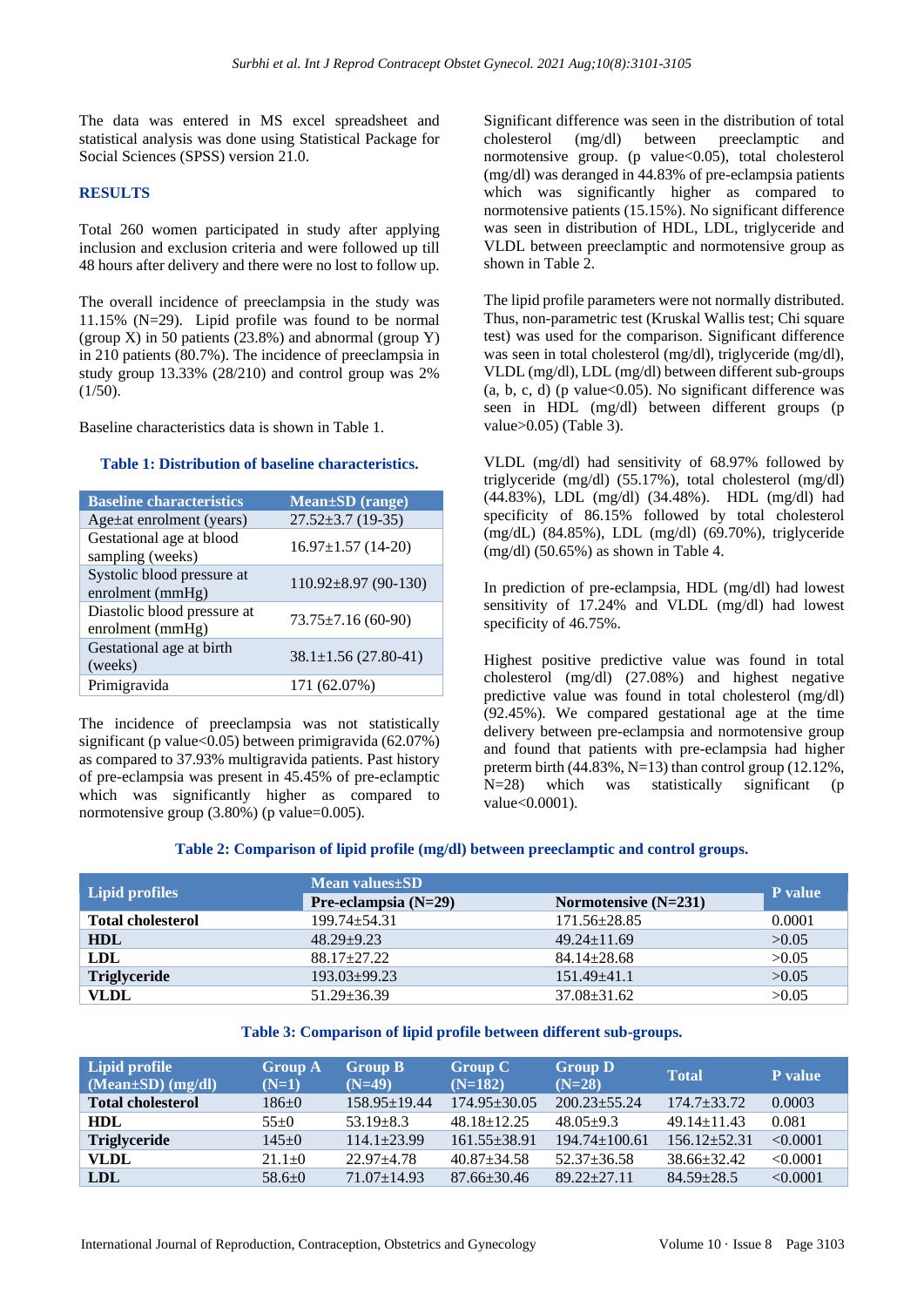| <b>Variables</b>         | <b>Sensitivity</b> $(\% )$ | <b>Specificity</b> $(\% )$ | <b>AUC</b> | PPV (%) | $NPV$ $(\% )$ | <b>Diagnostic</b><br>$\arctan(y \sim 0)$ |
|--------------------------|----------------------------|----------------------------|------------|---------|---------------|------------------------------------------|
| <b>Total cholesterol</b> | 44.83                      | 84.85                      | 0.65       | 27.08   | 92.45         | 80.38                                    |
| <b>HDL</b>               | 17.24                      | 86.15                      | 0.52       | 13.51   | 89.24         | 78.46                                    |
| <b>Triglyceride</b>      | 55.17                      | 50.65                      | 0.53       | 12.31   | 90            | 51.15                                    |
| <b>VLDL</b>              | 68.97                      | 46.75                      | 0.58       | 13.99   | 92.31         | 49.23                                    |
| <b>LDL</b>               | 34.48                      | 69.7                       | 0.52       | 12.5    | 89.44         | 65.77                                    |

**Table 4: Sensitivity, specificity, PPV and NPV of lipid profile for predicting preeclampsia.**

### **DISCUSSION**

Vidyabati et al shows that there is hypertriglyceridemia among the patients who subsequently developed preeclampsia.<sup>13</sup> Their study also showed that total cholesterol, LDL, VLDL levels were also higher in preeclampsia women which was similar to our study. But the mean value of HDL for both the groups were similar in their study and similar result also seen in our study. They also concluded that with one unit increase in total cholesterol, triglycerides, VLDL and LDL the probability of developing PIH in pregnant women- 12.6%, 0.3%, 12.4% and 7.1% respectively. And with one-unit increase in HDL- 11.4% less chances of developing PIH

Ewa et al concluded that higher levels of triglycerides and remnant cholesterol in early pregnancy are associated with an increased risk of pre-eclampsia and sustained hypertension long term postpartum.<sup>14</sup> Similarly, in our study early second trimester triglycerides value was higher in pre-eclampsia group than normotensive group, the p value being <0.05. HDL is statistically not significant in other studies like in ours such as in Yadav et al, Kumari et al, Siddiqui et al and many more studies.<sup>15-17</sup>

Iftikhar et al in the study relationship between leptin and lipids during pre-eclampsia found that severity of preeclampsia increases as levels of total cholesterol increases and which was higher due to raised leptin levels.<sup>18</sup> They concluded that increased cardiovascular risk that has been linked to hyperleptinemia and significant correlation between serum leptin and total cholesterol (p value  $\leq 0.05$ ) whereas relation with other lipid variables in not significant. Leptin levels were not included in our study.

Singh et al in their study found that the women with preeclampsia with poor fetal outcome had to be induced resulting in preterm deliveries, similar results were seen in our study.<sup>19</sup> Post-partum eclampsia was higher in preeclampsia group  $(17.24\% \text{ vs } 0\% \text{ : p value} < 0.0001)$  than in normotensive group. No mortality was seen from preeclampsia in the study.

Thus, estimation of maternal lipid profile in the early second trimester will bring about early recognition and allow better management of patients at risk of preeclampsia, before the clinical syndrome and complications of pre-eclampsia appear. Also, early treatment of such cases with aspirin can improve feto-maternal outcome.

The strength of our study includes its prospective design and the high follow-up rate. Several important limitations must be considered when interpreting the results of our study. First, only one sample has been taken for lipid profile measurement. It has been suggested by various studies that with lipid levels increased with increase in gestational age and serial monitoring may be more useful. Small sample size may hinder inferences from some of our analyses and large prospective studies are recommended. Third, although we compared for many potential confounders, we cannot exclude the possibility of the other confounding from unmeasured covariates. Finally, another limitation of the present study is that it was done in only one medical centre.

Our study evaluated role lipid profile estimation between 14-20 weeks pregnancy to predict pre-eclampsia and found that total cholesterol values are significantly increased in pre-eclampsia group  $(p \text{ value} < 0.05)$ . Accuracy of abnormal total cholesterol for prediction of pre-eclampsia was 80.38. Significant difference was seen in the distribution of preterm deliveries between preeclamptic and normal study subjects (p value $<0.05$ ). The detection of dyslipidaemia before 20 weeks of gestation is a simple, non-invasive and economical test for prediction of pre-eclampsia and would help us to recognise pregnancies at high-risk for preeclampsia even before the clinical syndrome.

## **CONCLUSION**

The detection of dyslipidaemia before 20 weeks of gestation is a simple, non-invasive and economical test for prediction of pre-eclampsia and would help us to recognise pregnancies at high-risk for preeclampsia even before the clinical syndrome.

*Funding: No funding sources Conflict of interest: None declared Ethical approval: The study was approved by the Institutional Ethics Committee*

#### **REFERENCES**

- 1. Duley L. The global impact of pre-eclampsia and eclampsia. Semin Perinatol. 2009;33(3):130-7.
- 2. Gestational hypertension and preeclampsia. ACOG Practice Bulletin No. 222. American College of Obstetricians and Gynecologists. Obstet Gynecol 2020;135:237-60.